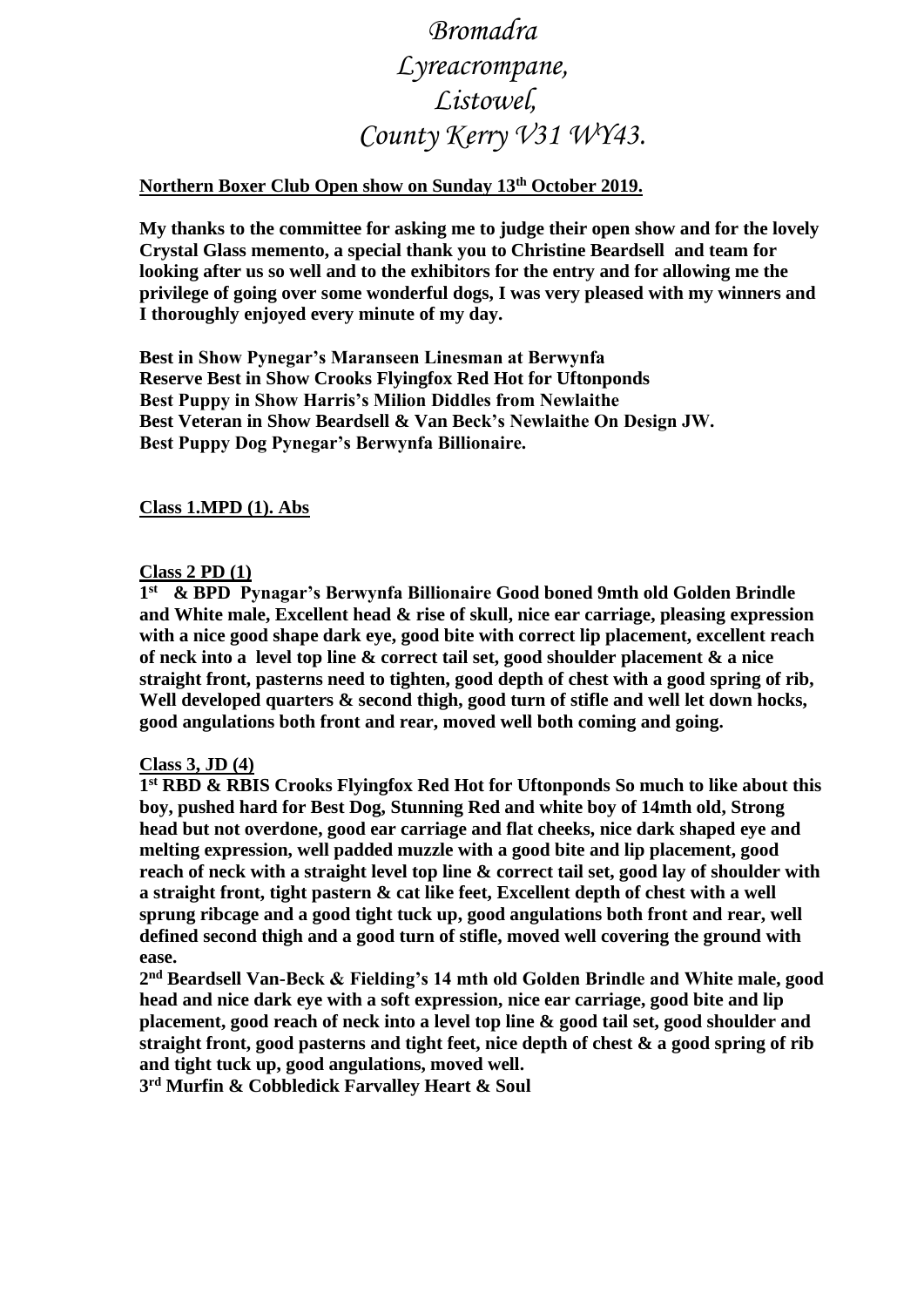#### **Class 4 YD (3). 1 abs**

**1 st Murfin & Renshaw-Turner Farvalley Dark Warrior, Powerful looking 17 month old Brindle & White Male, Strong head and good ear carriage with nice flat cheeks, nice eye shape, correct dark eye with a soft expression, Well padded muzzle with a straight bite, good reach of neck, level top line and correct tail set, correct lay of shoulder with a straight front, tight pasterns and tight feet, Good depth of chest and a well sprung ribcage, nice tight tuck up, well defined second thigh & good angulation's both front and rear, moved very well for a powerful male. 2 nd Loadsby & Pynegar's Berwynfa Fifty Shadz Freed, 18 month old, Dark Brindle & White male, Excellent head, Correct ear set and nice flat cheeks, nice dark shape eye with a lovely expression, wide muzzle and a good bite, good reach of neck into a level top line with a correct tail set, straight front ,tight pasterns and feet, good deep chest & spring of rib with a nice tuck up, correct angulations both front and rear, moved ok.**

#### **Class 5 ND (4)**

**1 st Clayforth's Tyslee Heatwave, 18 month old well boned Golden Brindle & White Male, Good clean head, lovely dark shaped eye with a nice expression, nice ear set, well padded muzzle & good straight bite, excellent reach of neck into a good shoulder, nice straight front, with tight pasterns & feet, level top line & correct tail set, well sprung ribcage & good tuck up, good second thigh, excellent angulations both front and rear, moved well both ways.**

**2 nd Flintoft's Boxania Rock Star 18mths old Square Brindle & White male, good head, nice dark eye & soft expression, wide muzzle with a straight bite, good reach of neck, level top line & a correct tail set, Good shoulder placement, straight front with tight feet, good depth of chest with a nice spring of rib & tight tuck up, good angulations front and rear, moved well both going and coming 3 rd Greaves Barbarossa Paddy Power.**

#### **Class 6 PGD (4) 1 abs.**

**1 st BD & BIS Pynegar's Maranseen Linesman at Berwynfa, Presented in excellent condition, Stunning 13 month old Dark Brindle & White male, just oozes quality, Excellent head not over exaggerated, correct ear set, and nice flat cheeks, lovely dark almond shape eye with a kind expression, well padded muzzle with a good wide bite and correct lip placement, excellent reach of neck, good lay of shoulder, straight front, tight pasterns & tight cat like feet, good depth of chest & spring of rib, tight tuck up, good angulations both front and rear, strong quarters with a well muscled second thigh and good turn of stifle, well let down hocks, moved round the ring with drive covering the ground with ease. Pleased to award him Top honours.**

**2 nd Littlewood & Bowler's Olleyville James Dean at Whirlobox 3yr old Brindle & White male, strong head, nice dark eye & pleasing expression, good bite, good reach of neck, level top line & good tail set, good front & tight feet, tight tuck up & good rear angulation, moved well**

**3 rd Louis Rameleon Nights in Harlem.**

#### **Class 7 LD (5)**

**1 st Beardsell & Van-Beck's Newlaithe Diddle On ShCM 2 yr old Golden brindle and White male, in excellent hard condition, Excellent head, nice dark eye with a good shape, Correct ear set, good rise of skull, well padded muzzle and wide straight bite with good lip placement, Excellent reach of neck, strong level top line & bang on tail set, excellent shoulder angulations, nice straight front with strong pastons & tight cat like feet, Good deep chest & spring of rib, lovely tight tuck up, good quarters with hard second thigh, and excellent rear angulation, good let down hocks. Moved around the ring with plenty of drive.**

**2 nd Loasby's Sashbob Le Sorcerer JW, 3yrs old Brindle & White male, slightly longer in body than the 1st, Strong head, nice expression and good shape dark eye, well padded muzzle, bite ok, excellent reach of neck, level top line with a good tail set, good**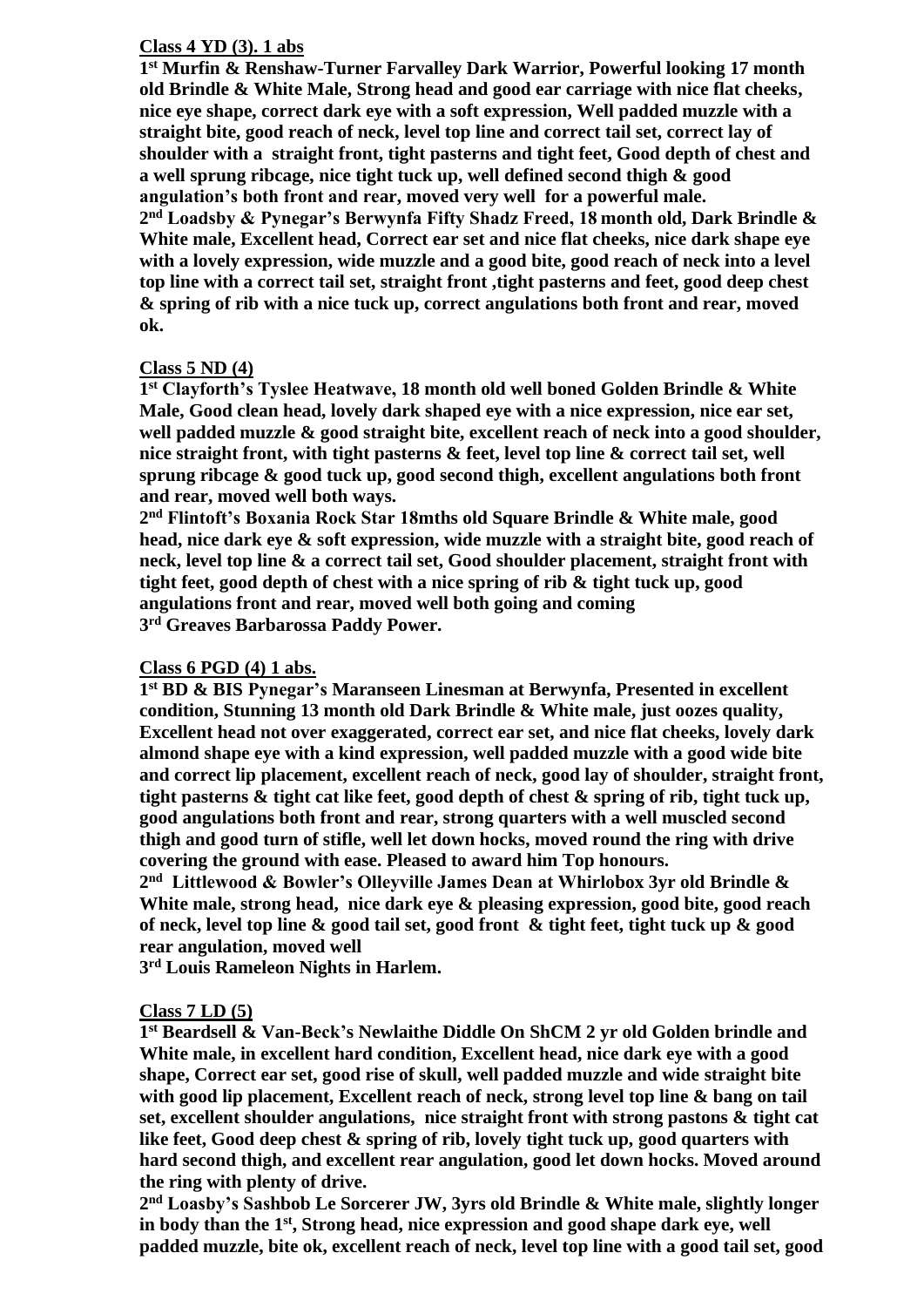**lay of shoulder and nice straight front with firm pastons and tight cat like feet, Excellent deep chest with a good spring of rib, good rear angulations, moved well. 3 rd Davis's Bricliff Prince Charming.**

#### **Class 8 Open Dog (3)**

**Three worthy winners, I really was splitting hairs on these 3 dogs 1 st Beardsell, Van-Beck & Fielding Newlaithe The Fugitive ShCM, 6 yr old Dark brindle & White Male, Excellent head and rise of skull, nice dark eye with a good shape, good ear set and a well padded muzzle with a good wide straight bite, good reach of neck, level top line and correct tail set, Excellent shoulder placement, nice straight front with tight feet, good deep chest with a tight tuck up, strong quarters with a hard second thigh and excellent turn of stifle, excellent rear angulations & good let down hocks, excellent movement.**

**2 nd Brooks's Jimmy Choo at Jinnybrux, 4yr old Red and White male in excellent condition, Strong head, excellent rise of skull, good ear set with flat cheeks, excellent wide padded muzzle with a wide straight bite, good lip placement, good eye shape with lovely dark eyes and a melting expression. Excellent reach of neck with a strong level top line and correct tail set, excellent shoulder placement with a good straight front, firm pastons and tight feet, well developed chest with a good spring of rib and a tight tuck up, well muscled quarters with a hard second thigh, good rear angulations and let down hocks, excellent movement but needed to move a bit quicker. 3 rd Greaves's Barbarossa Bugsy Malone.**

### **Class 9 Veteran Dog or Bitch.(2) 1 abs.**

**1 st BV & BVIS Beardsell & Van-Beck's Newlaithe On Design JW, stood alone but a very worthy winner, very smart square 8yr old Brindle & White bitch in excellent hard condition, Excellent clean head & rise of skull, nice dark eye with the correct shape, sweet soft expression. Good wide padded muzzle with a wide straight bite, correct ear carriage and flat cheeks, Excellent reach of neck into a strong level top line and bang on tail set, good lay back of shoulder, nice straight front with good pasterns and tight feet, Excellent depth of chest, tight tuck up, Good muscled quarters and second thigh with a good turn of stifle, excellent rear angulations and well let down hocks. Powered around the ring hard to believe she was a veteran.**

#### **Class 10 MPB (2) 1 abs.**

**1 st Selby's Kizzylee Rota Pawra at Bantambox Very pretty just 6 mths old brindle and white baby at her first show, Nice head, nice shaped dark eyes with a sweet expression and a good bite, Good reach of neck into a level top line and good tail set, Good lay of shoulder and a nice straight front, pasterns need to tighten, depth of chest ok, good spring of rib and tight tuck up, good angulations both front and rear, moved steady round the ring.**

#### **Class 11 PB (3) 1 abs**

**1 st BPB & BPIS Harris's Milion Diddles from Newlaithe What a stunning Puppy, 11 mth old Red and white bitch, Presented in excellent hard condition, Excellent head, nice shaped dark eyes with a sweet expression Good rise of skull, & ear set, wide well padded muzzle with a wide straight bite, correct lip placement, Excellent reach of neck flowing into a level top line which she kept on the move & correct tail set, well defined lay of shoulder and a nice straight front, tight pastons & cat like feet, well developed chest & good spring of rib and tight tuck up, good angulations both front and rear, well muscled rear quarters with a good turn of stifle and second thigh, good let down hocks, just flowed around the ring did not put a step wrong, must have a very promising future.**

**2 nd Welch's Newlaithe On The Diddle very similar to the 1st just a bit shorter in body, 10mth old brindle and white bitch, Excellent head & rise of scull, Good ear carriage and nice flat cheeks, lovely shaped eye with a sweet dark expression and a well padded muzzle with a good wide bite and good lip placement mouth, nice reach of neck & level top line, good lay of shoulder & straight front with tight pastons and cat**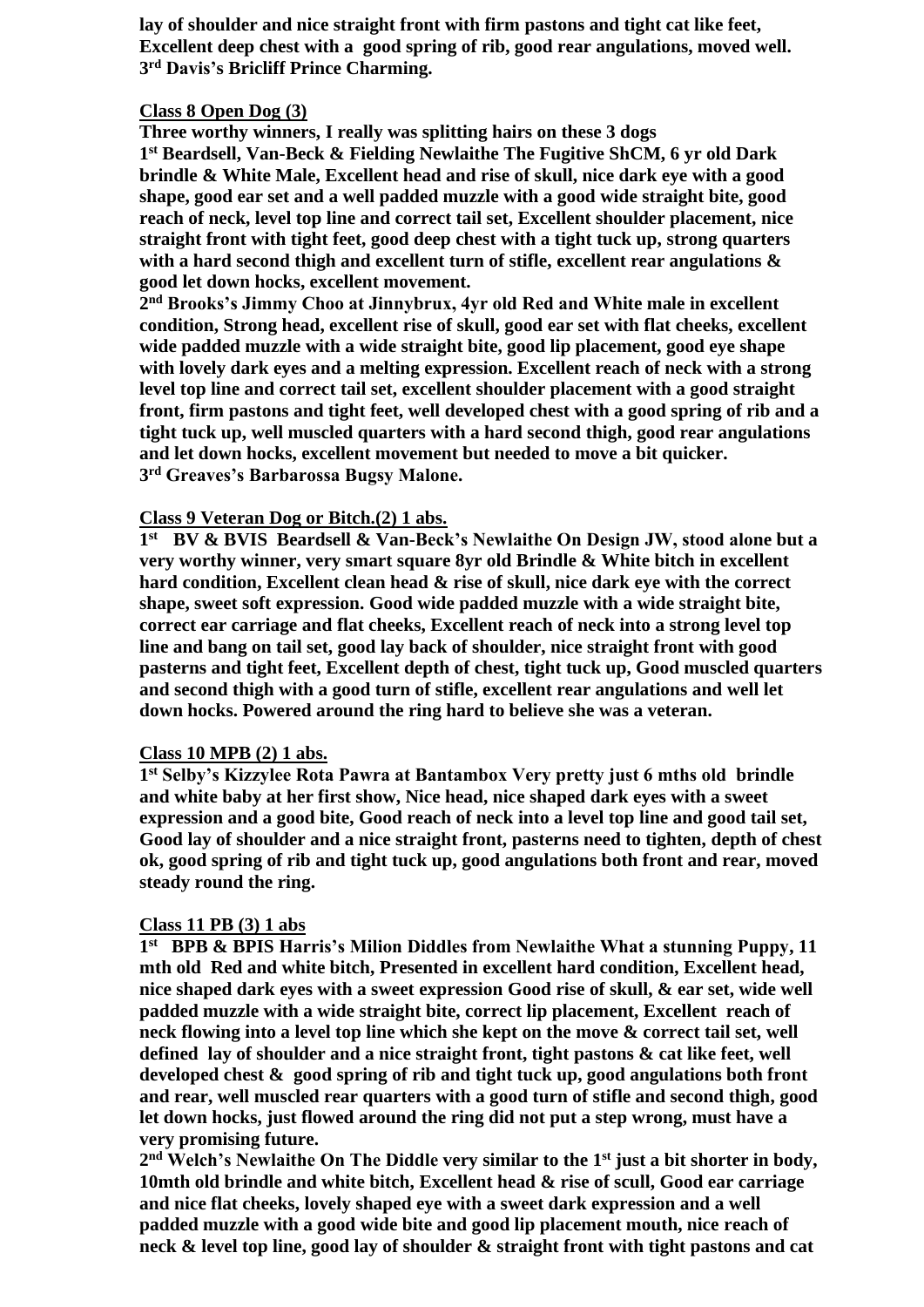**like feet, well defined chest with a good spring of rib & tight tuck up, nice rear quarters & well developed second thigh, moved well.**

#### **Class 12 JB, (3)**

**1 st & RBB Crooks Flyingfox Flyinghigh for Uftonponds, Litter sister to my Junior Dog winner, Beautiful stylish 14mth old Dark Brindle & White bitch, Excellent head, & rise of skull, correct ear set with flat cheeks & a well padded muzzle with a wide straight bite, nice eye shape with lovely dark eyes and a soft expression, excellent reach of neck flowing into a good lay of shoulder, level top line which she held on the move and bang on tail set, straight front, tight pastons with tight cat like feet, deep chest & well sprung rib cage, tight tuck up, good angulations both front & rear, good second thigh & well developed muscled rear quarters with a good turn of stifle and well let down hocks, covered the ground with ease, pushed really hard for Best Bitch 2 nd Murfin & Renshaw-Turner's Farvalley Picture Perfect, well bodied 16mth old Brindle & White bitch, Strong head & good rise of skull, nice dark eye & expression, good reach of neck, flowing into a well muscled shoulder, level top line, straight front, pastons need to tighten, deep chest & well sprung ribcage, Moved ok. 3 rd Booth'sAb Fab at Koppernox**

#### **Class 13 YB (3) 2 abs.**

**1 st Law's Walkon Upper Class, 23mth old Brindle & White bitch ,Nice head, good dark eye & sweet expression, wide muzzle & good bite, good reach of neck, straight front pastons need to tighten, nice spring of rib,well developed second thigh moved ok.**

## **Class 14 NB (4) 1 abs**

**1 st Booth'sAb Fab at Koppernox 15 mth old Brindle & White bitch, Good head, rise of skull and ear carriage, nice shape dark eye with a sweet expression, well padded muzzle with a good bite, good reach of neck into a level top line, good tail set, straight front with tight pasterns and feet, deep chest good tuck up, well defined second thigh, moved well.**

**2nd Law's Walkon Upper Class, 23mth old Brindle & White bitch ,Nice head, good dark eye & sweet expression, wide muzzle & good bite, good reach of neck, straight front pastons need to tighten, nice spring of rib,well developed second thigh moved ok.**

**3 rd Lazenby's Brownsgreen Magik.**

#### **Class 15 PGB (4) 1 abs**

**1 st & BB Newlaithe Pureoco JW, Beautiful square 19 mth old Golden brindle & White bitch, Presented in hard condition, Excellent head & rise of skull, good ear carriage with flat cheeks, good eye shape & a lovely soft expression with the darkest of eyes, wide well padded muzzle with a wide bite, good reach of neck flowing into a good lay of shoulder. Level top line which she held on the move, correct tail set, straight front, good depth of chest & nice spring of rib, tight tuck up, good angulations front and rear, well defined second thigh & turn of stifle, well muscled rear quarters giving her a good driving action on the move. Pleased to award her Best Bitch.**

**2 nd Brooks Jackintabox Just Amazing by Jinnybrux, 2yr old very feminine Brindle & White bitch, Excellent head & rise of skull, good ear set, nice eye shape, lovely dark eyes with a soft expression, well padded muzzle, good bite, lip placement & chin, good reach of neck in to a level top line, good lay of shoulder & straight front with tight pasterns & feet, good depth of chest & spring of rib, nice tuck up, and firm second thigh, moved well.**

**3 rd Flintoft & Woolliss's Boxania Midnight Spice.**